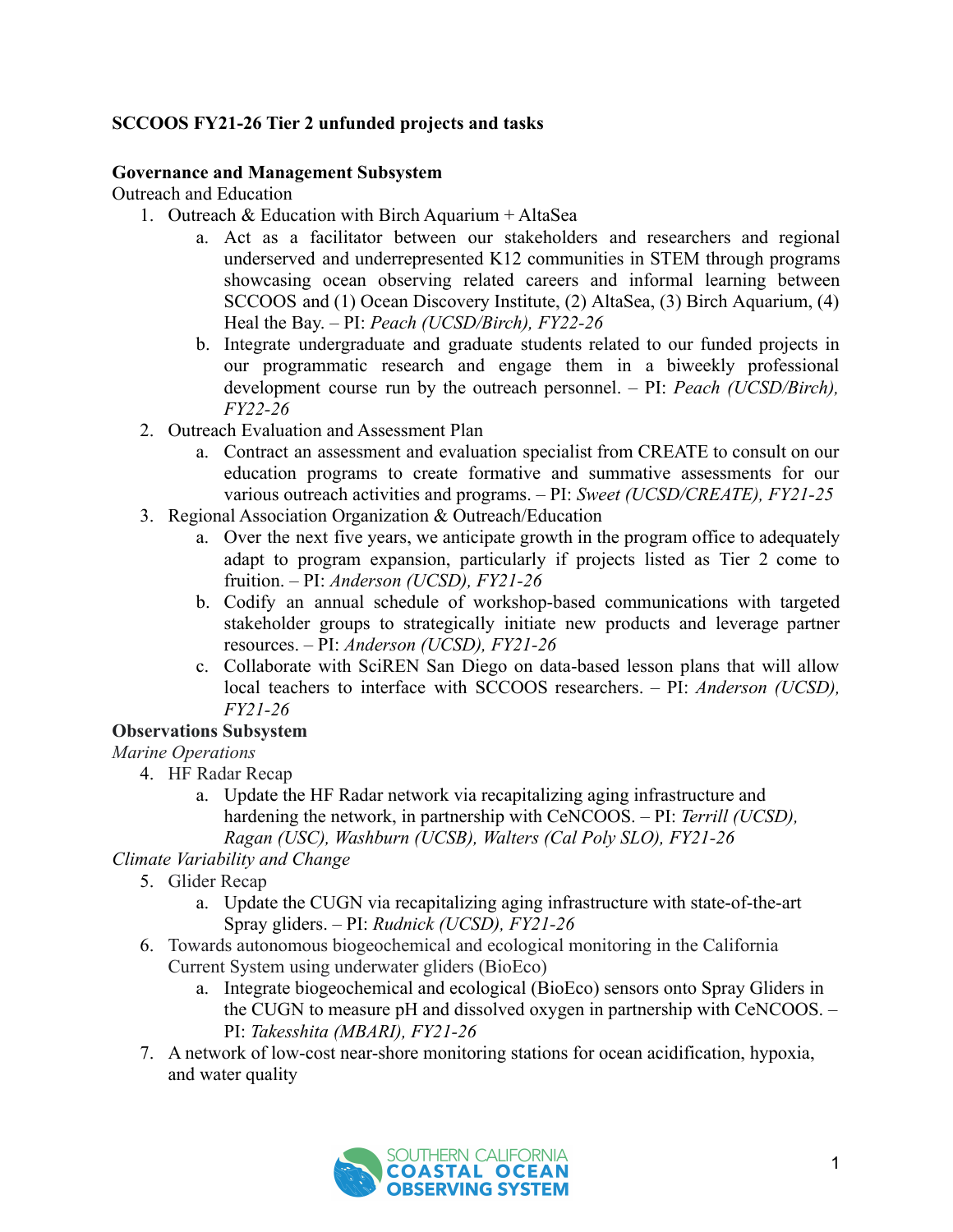- a. Implement a network of low-cost near-shore mini-moorings for monitoring ocean acidification, hypoxia, and water quality in the SCCOOS region. – PI: *Lankhorst/Send (UCSD), FY21-26*
- 8. California Fishing Vessels of Opportunity (CFVOP)
	- a. Sustain industry and citizen-science partnerships for monitoring EOVs in the water column on California Fishing Vessels of Opportunity (CVOF) in support of commercial fisheries and in partnership with CeNCOOS. – PI: *Van Vranken (Bering Data Collective), FY21-26*
- 9. A moored SCCOOS reference and development site with a 14-year long record off Del Mar
	- a. Sustain a coastal mooring in the SCCOOS region that hosts a 14-yr time series in support of water quality management and improving ocean prediction. – PI: *Send (UCSD), FY21-26*
- 10. Effect of upwelling intensity on near-shore acidification and deoxygenation in the Southern California Bight
	- a. Maintain bi-weekly small-boat surveys of cross-shore and along-shore variability in biogeochemical parameters in support of nearshore OAH modeling. – PI: *Andersson (UCSD), FY21-26*

*Ecosystems, Fisheries, and Water Quality*

- 11. Indicators of Zooplankton from California's Underwater Glider Network
	- a. Combine CUGN ADCP data, CalCOFI net data, and CalCOFI acoustic data processed for krill to create zooplankton indicators in partnership with CeNCOOS. – PI: *Dorman (Farallon Institute), FY21-26*
	- 12. Harmful Algal Bloom (HAB) Monitoring
		- a. Continue to provide weekly information to State and federal stakeholders on critical HAB taxa and toxins at HABMAP pier sites in the SCCOOS region, in partnership with CeNCOOS. – PI: *Anderson/Carter (UCSD), Shipe (UCLA), Caron (USC), Brzezinski (UCSB), Walter/Pasulka (Cal Poly SLO), FY21-26*
		- b. Expand capacity for dissolved toxin tracking and molecular sampling at HABMAP sites in the SCCOOS region. – PI: *Anderson/Carter (UCSD), Shipe (UCLA), Caron (USC), Brzezinski (UCSB), Walter/Pasulka (Cal Poly SLO), FY21-26*
	- 13. Enhancing SCCOOS with high throughput molecular and flow cytometry observations
		- a. Develop microbial community structure and abundance data products to rapidly assess risk of HABs and other biologically mediated events at SCCOOS pier sites in support of the CA HAB Early Warning System. – PI: *Bowman (UCSD), Pasulka (Cal Poly SLO)*
	- 14. Marine mammals as high trophic, early, biological sensors of algal biotoxin production in the California coastal ocean
		- a. Measure domoic acid levels in biological samples from live and fresh dead marine mammals as an objective biological indicator of HAB activity in the California coastal ocean. – PI: *Nollens (PMMC), FY21-26*
	- 15. Automated Shore Stations Recap
		- a. Update and recapitalize sensors on nearshore pier sites. PI: *Anderson/Carter (UCSD), Nickols (CSUN), Washburn (UCSB)*
	- 16. Harmful Algal Bloom (HAB) Monitoring with the IFCB Network in southern California

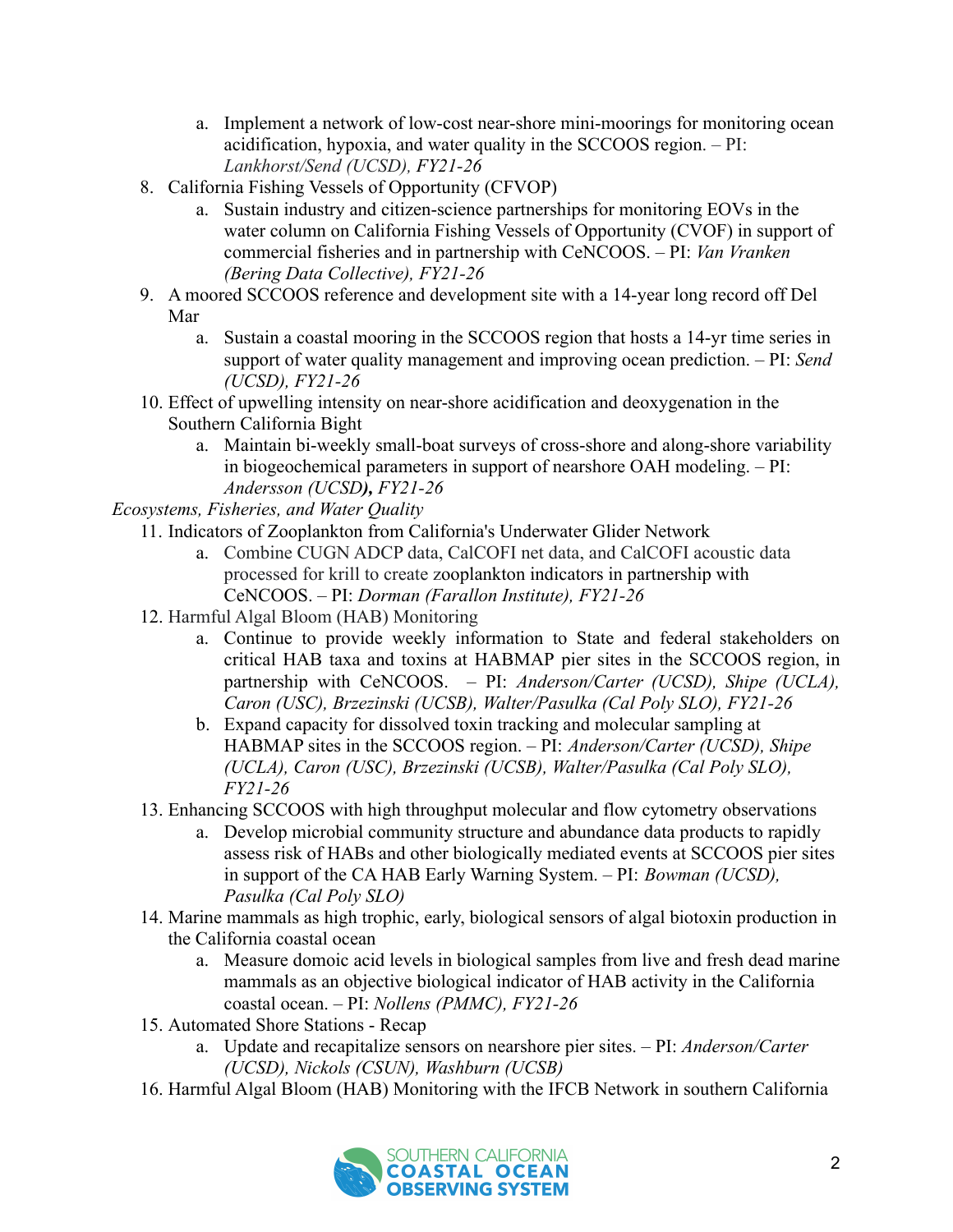- a. Support O&M of the southern California sites with IFCBs through technical support (focus on Del Mar mooring) and data management and analysis support
- 17. Observing nutrient fluxes and their role in HAB development in the nearshore region of Southern California.
	- a. Deploy high-frequency instruments at multiple sites to observe nutrient fluxes and their role in HAB development in the nearshore SCCOOS region HAB development on shelf. – PI: *Lucas/Send (UCSD), Davis (UCI), FY21-26*
- 18. Develop and maintain a low-cost, citizen-science based sensor network on rocky reefs for monitoring bottom temperature and, oxygen
	- a. Develop and maintain a low-cost, citizen-science based sensor network on rocky reefs for monitoring bottom temperature and oxygen in support of water quality management and improved ocean prediction. – PI: *Johnston (UCSD***),** *FY21-26*
- 19. Large scale and long-term kelp forest monitoring for science and policy
	- a. Conduct ecological surveys in support of the CA MPA network in the SCCOOS region. – PI: *Casselle (UCSB), FY21-26*
- 20. California Kelp Forest Marine Protected Area OAH Network with Citizen Science
	- a. Maintain a citizen-science based ocean acidification and hypoxia sensor network at two CA Marine Protected Area (MPA) sites in the SCCOOS region, in partnership with CeNCOOS. – PI: *Friewald (ReefCheck), FY21-26*
- 21. Animal Tracking Network (ATN) White Shark Acoustic Receiver Array
	- a. Build out a buoy-based network of acoustic receiver arrays for tracking tagged Great White Sharks and nearshore tagged species in the national Animal Telemetry Network (ATN), in partnership with CeNCOOS and NANOOS. – PI: *Lowe (CSULB), FY21-26*
- 22. Ocean Sound Observation Network
	- a. Sustain the Ocean Sound Observation Network (OSON) in support of National Marine Sanctuaries and the U.S. Marine Biodiversity Observation Network (MBON), in partnership with CeNCOOS and NANOOS. – PI: *Peavey Reeves/Haver (ONMS/NMFS), Baumann-Pickering (UCSD), FY21-26*
- 23. eDNA Library Development on ichthyoplankton at SCCOOS-CalCOFI stations in partnership with SBC-MBON
	- a. Advance genomic methods for monitoring biodiversity in support of MBON and NMFS. – PI: *Thompson (SWFSC) FY21-26*

# **DMAC Subsystem**

- 24. SCCOOS DMAC
	- a. Increase SCCOOS DMAC capacity to develop new products and partner with industry to develop web applications that extend the reach of SCCOOS data and model products. – PI: *Anderson (UCSD), FY21-26*

### **Modeling and Analysis Subsystem**

- 25. ROMS BEC Biogeochemical Model Development
	- a. Support development of a coupled ROMS and Biogeochemical and Lower Ecosystem (BEC) model for improved biogeochemical predictions and regional ecological forecasting in support of water quality managers, fisheries, and regional partners. – PI: *Bianchi (UCLA), FY21-26*
- 26. Numerical Ocean Model Simulations as a Research Asset for California Current System Scientists and Managers